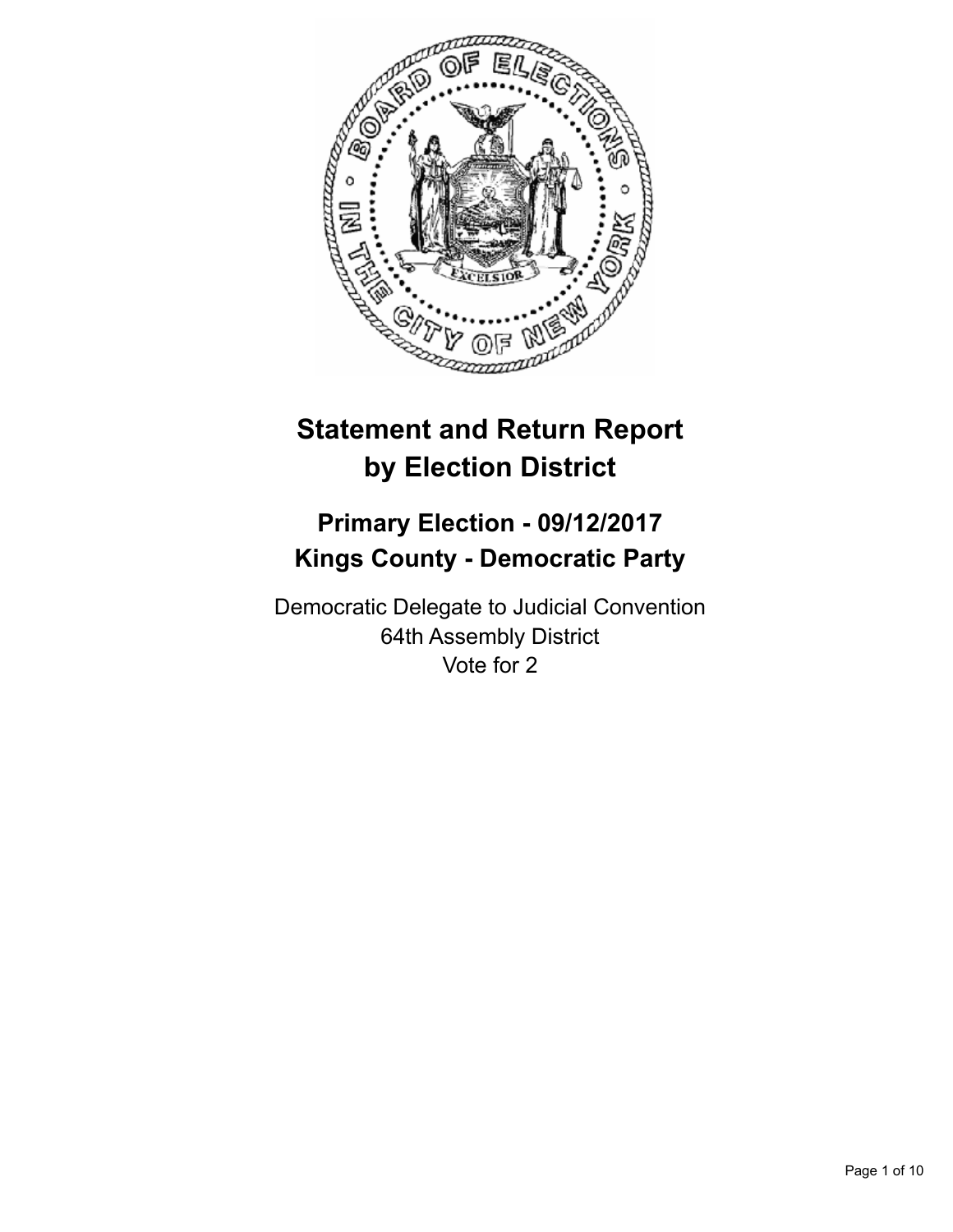

| <b>PUBLIC COUNTER</b>                                    | 131 |
|----------------------------------------------------------|-----|
| <b>MANUALLY COUNTED EMERGENCY</b>                        | 0   |
| ABSENTEE / MILITARY                                      | 5   |
| AFFIDAVIT                                                | 0   |
| <b>Total Ballots</b>                                     | 136 |
| Less - Inapplicable Federal/Special Presidential Ballots | 0   |
| <b>Total Applicable Ballots</b>                          | 136 |
| <b>PATRICK GATTI</b>                                     | 51  |
| ANISA KHATARI                                            | 51  |
|                                                          |     |
| STEPHEN A. HARRISON                                      | 33  |
| <b>SCOTT G. KLEIN</b>                                    | 41  |
| UNATTRIBUTABLE WRITE-IN (WRITE-IN)                       |     |
| <b>Total Votes</b>                                       | 177 |

#### **076/64**

| <b>PUBLIC COUNTER</b>                                    | 144 |
|----------------------------------------------------------|-----|
| <b>MANUALLY COUNTED EMERGENCY</b>                        | 0   |
| ABSENTEE / MILITARY                                      | 3   |
| AFFIDAVIT                                                | 3   |
| <b>Total Ballots</b>                                     | 150 |
| Less - Inapplicable Federal/Special Presidential Ballots | 0   |
| <b>Total Applicable Ballots</b>                          | 150 |
| <b>PATRICK GATTI</b>                                     | 53  |
| ANISA KHATARI                                            | 53  |
| STEPHEN A. HARRISON                                      | 49  |
| <b>SCOTT G. KLEIN</b>                                    | 41  |
| <b>Total Votes</b>                                       | 196 |
| Unrecorded                                               | 104 |

| PUBLIC COUNTER                                           | 171            |
|----------------------------------------------------------|----------------|
| <b>MANUALLY COUNTED EMERGENCY</b>                        | 0              |
| ABSENTEE / MILITARY                                      | $\overline{2}$ |
| <b>AFFIDAVIT</b>                                         | 0              |
| <b>Total Ballots</b>                                     | 173            |
| Less - Inapplicable Federal/Special Presidential Ballots | 0              |
| <b>Total Applicable Ballots</b>                          | 173            |
| <b>PATRICK GATTI</b>                                     | 63             |
| <b>ANISA KHATARI</b>                                     | 54             |
| STEPHEN A. HARRISON                                      | 56             |
| <b>SCOTT G. KLEIN</b>                                    | 51             |
| <b>Total Votes</b>                                       | 224            |
| Unrecorded                                               | 122            |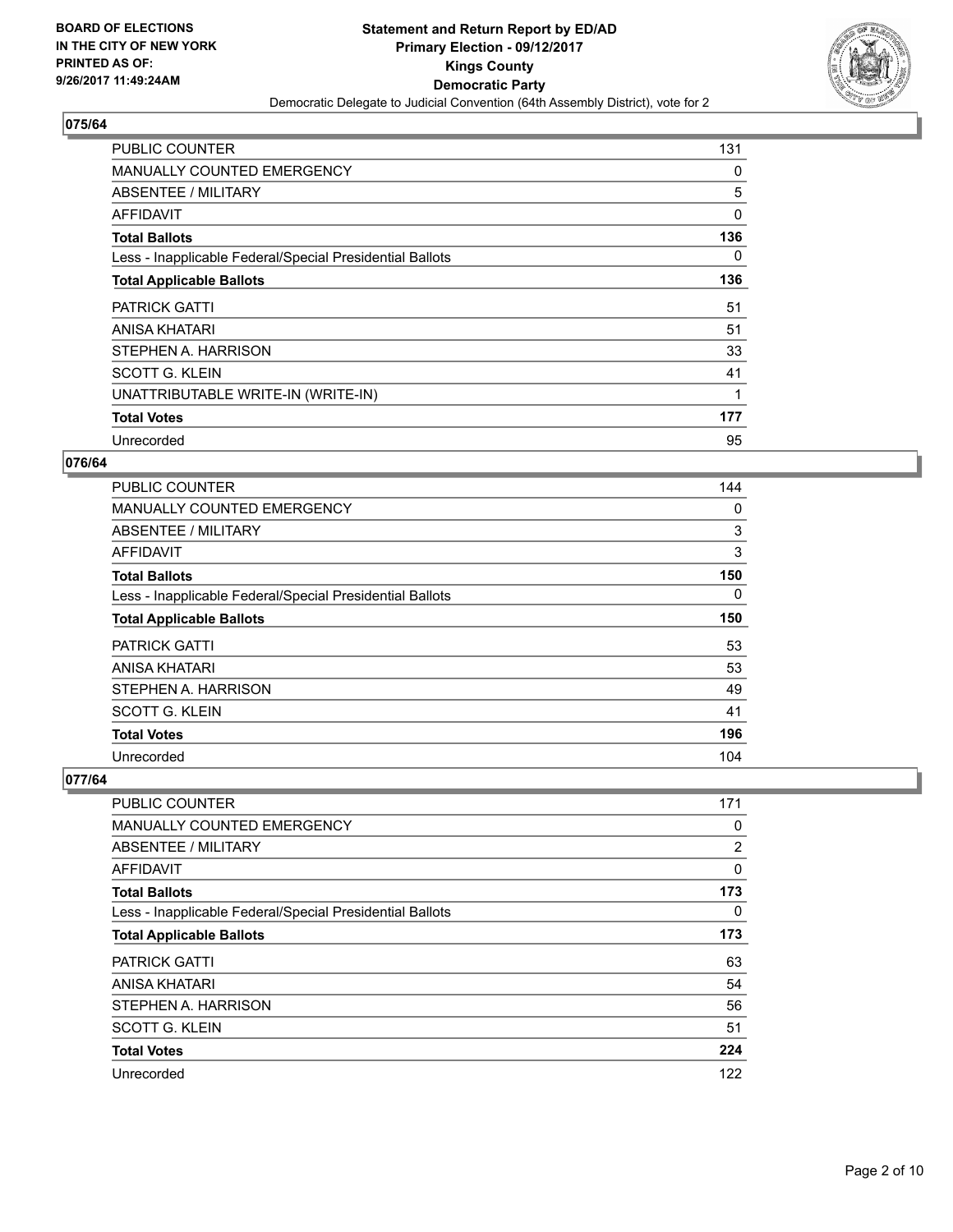

| <b>PUBLIC COUNTER</b>                                    | 182            |
|----------------------------------------------------------|----------------|
| MANUALLY COUNTED EMERGENCY                               | 0              |
| ABSENTEE / MILITARY                                      | $\overline{2}$ |
| <b>AFFIDAVIT</b>                                         | 0              |
| <b>Total Ballots</b>                                     | 184            |
| Less - Inapplicable Federal/Special Presidential Ballots | 0              |
| <b>Total Applicable Ballots</b>                          | 184            |
| <b>PATRICK GATTI</b>                                     | 67             |
| <b>ANISA KHATARI</b>                                     | 70             |
| STEPHEN A. HARRISON                                      | 60             |
| <b>SCOTT G. KLEIN</b>                                    | 52             |
| <b>Total Votes</b>                                       | 249            |
| Unrecorded                                               | 119            |

## **079/64**

| PUBLIC COUNTER                                           | 148 |
|----------------------------------------------------------|-----|
| <b>MANUALLY COUNTED EMERGENCY</b>                        | 0   |
| ABSENTEE / MILITARY                                      | 2   |
| <b>AFFIDAVIT</b>                                         | 0   |
| <b>Total Ballots</b>                                     | 150 |
| Less - Inapplicable Federal/Special Presidential Ballots | 0   |
| <b>Total Applicable Ballots</b>                          | 150 |
| <b>PATRICK GATTI</b>                                     | 57  |
| ANISA KHATARI                                            | 72  |
| STEPHEN A. HARRISON                                      | 42  |
| <b>SCOTT G. KLEIN</b>                                    | 23  |
| <b>Total Votes</b>                                       | 194 |
| Unrecorded                                               | 106 |

| <b>PUBLIC COUNTER</b>                                    | 202            |
|----------------------------------------------------------|----------------|
| <b>MANUALLY COUNTED EMERGENCY</b>                        | 0              |
| ABSENTEE / MILITARY                                      | $\overline{2}$ |
| AFFIDAVIT                                                | $\overline{2}$ |
| <b>Total Ballots</b>                                     | 206            |
| Less - Inapplicable Federal/Special Presidential Ballots | 0              |
| <b>Total Applicable Ballots</b>                          | 206            |
| <b>PATRICK GATTI</b>                                     | 79             |
| ANISA KHATARI                                            | 74             |
| STEPHEN A. HARRISON                                      | 54             |
| SCOTT G. KLEIN                                           | 51             |
| UNATTRIBUTABLE WRITE-IN (WRITE-IN)                       | 1              |
| <b>Total Votes</b>                                       | 259            |
| Unrecorded                                               | 153            |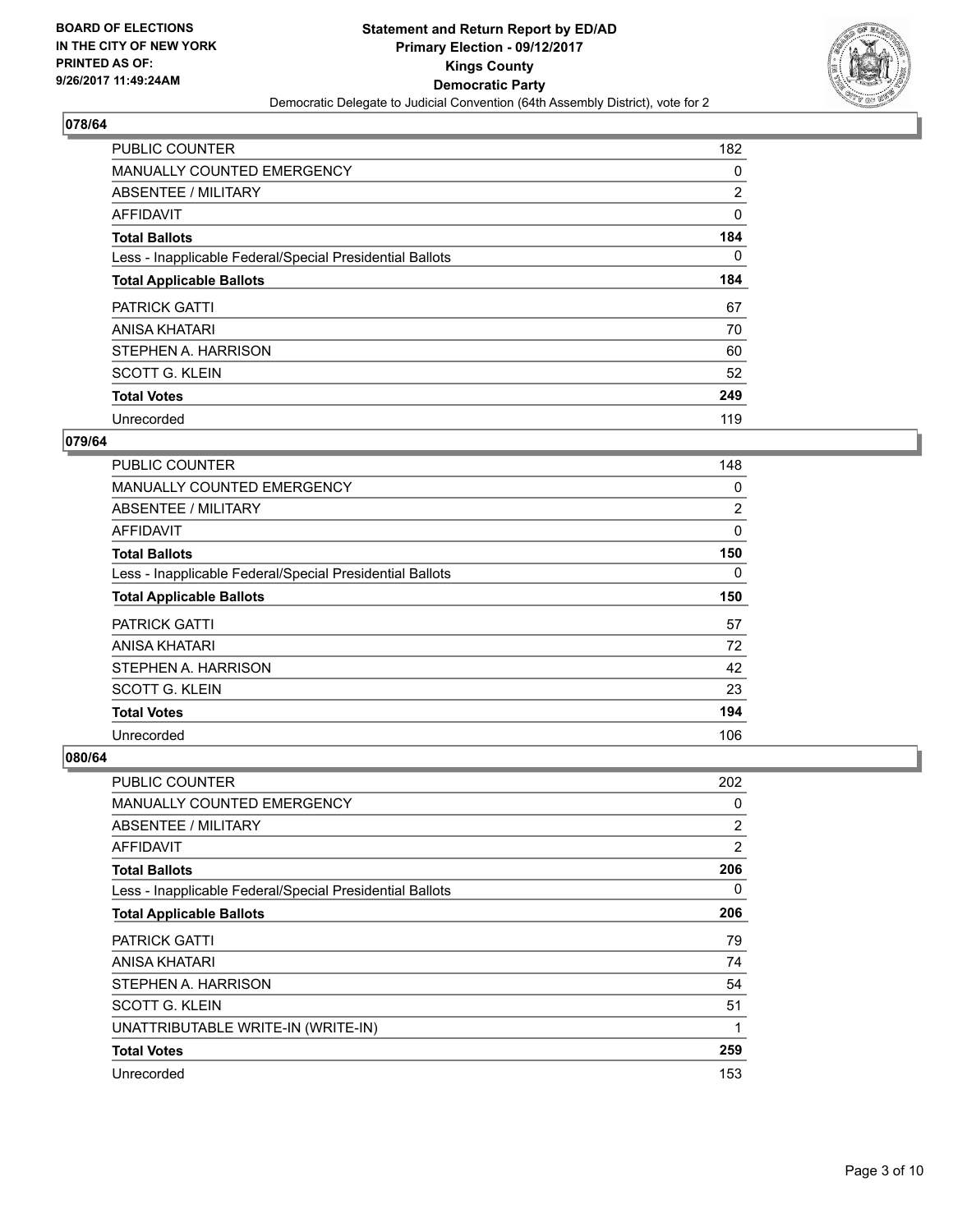

| <b>PUBLIC COUNTER</b>                                    | 93  |
|----------------------------------------------------------|-----|
| MANUALLY COUNTED EMERGENCY                               | 0   |
| ABSENTEE / MILITARY                                      | 0   |
| AFFIDAVIT                                                | 0   |
| <b>Total Ballots</b>                                     | 93  |
| Less - Inapplicable Federal/Special Presidential Ballots | 0   |
| <b>Total Applicable Ballots</b>                          | 93  |
| <b>PATRICK GATTI</b>                                     | 34  |
| <b>ANISA KHATARI</b>                                     | 39  |
| STEPHEN A. HARRISON                                      | 23  |
| <b>SCOTT G. KLEIN</b>                                    | 15  |
| <b>Total Votes</b>                                       | 111 |
| Unrecorded                                               | 75  |

#### **082/64**

| PUBLIC COUNTER                                           | 29       |
|----------------------------------------------------------|----------|
| <b>MANUALLY COUNTED EMERGENCY</b>                        | 0        |
| ABSENTEE / MILITARY                                      | 0        |
| AFFIDAVIT                                                | 0        |
| <b>Total Ballots</b>                                     | 29       |
| Less - Inapplicable Federal/Special Presidential Ballots | $\Omega$ |
| <b>Total Applicable Ballots</b>                          | 29       |
| <b>PATRICK GATTI</b>                                     | 13       |
| ANISA KHATARI                                            | 16       |
| STEPHEN A. HARRISON                                      | 3        |
| <b>SCOTT G. KLEIN</b>                                    | 5        |
| <b>Total Votes</b>                                       | 37       |
| Unrecorded                                               | 21       |

| PUBLIC COUNTER                                           | 149 |
|----------------------------------------------------------|-----|
| MANUALLY COUNTED EMERGENCY                               | 0   |
| ABSENTEE / MILITARY                                      | 1   |
| AFFIDAVIT                                                | 3   |
| <b>Total Ballots</b>                                     | 153 |
| Less - Inapplicable Federal/Special Presidential Ballots | 0   |
| <b>Total Applicable Ballots</b>                          | 153 |
| <b>PATRICK GATTI</b>                                     | 51  |
| ANISA KHATARI                                            | 68  |
| STEPHEN A. HARRISON                                      | 42  |
| <b>SCOTT G. KLEIN</b>                                    | 36  |
| <b>Total Votes</b>                                       | 197 |
| Unrecorded                                               | 109 |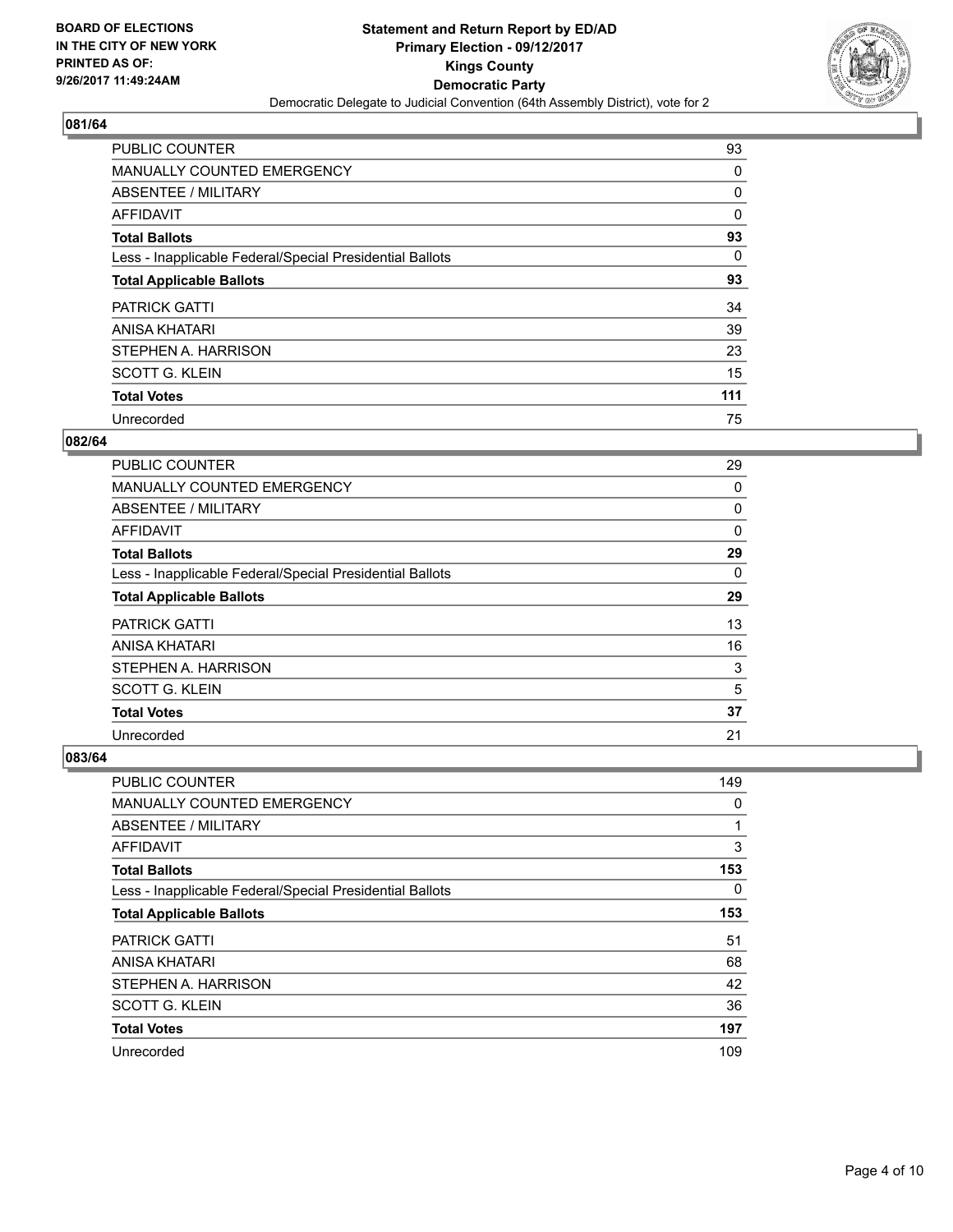

| <b>PUBLIC COUNTER</b>                                    | 145 |
|----------------------------------------------------------|-----|
| MANUALLY COUNTED EMERGENCY                               | 0   |
| ABSENTEE / MILITARY                                      | 5   |
| <b>AFFIDAVIT</b>                                         |     |
| <b>Total Ballots</b>                                     | 151 |
| Less - Inapplicable Federal/Special Presidential Ballots | 0   |
| <b>Total Applicable Ballots</b>                          | 151 |
| <b>PATRICK GATTI</b>                                     | 47  |
| <b>ANISA KHATARI</b>                                     | 54  |
| STEPHEN A. HARRISON                                      | 40  |
| <b>SCOTT G. KLEIN</b>                                    | 34  |
| <b>Total Votes</b>                                       | 175 |
| Unrecorded                                               | 127 |

#### **085/64**

| <b>PUBLIC COUNTER</b>                                    | 149      |
|----------------------------------------------------------|----------|
| <b>MANUALLY COUNTED EMERGENCY</b>                        | 0        |
| ABSENTEE / MILITARY                                      | 3        |
| AFFIDAVIT                                                | 0        |
| <b>Total Ballots</b>                                     | 152      |
| Less - Inapplicable Federal/Special Presidential Ballots | $\Omega$ |
| <b>Total Applicable Ballots</b>                          | 152      |
| <b>PATRICK GATTI</b>                                     | 56       |
| ANISA KHATARI                                            | 60       |
| STEPHEN A. HARRISON                                      | 44       |
| <b>SCOTT G. KLEIN</b>                                    | 32       |
| <b>Total Votes</b>                                       | 192      |
| Unrecorded                                               | 112      |

| PUBLIC COUNTER                                           | 163            |
|----------------------------------------------------------|----------------|
| <b>MANUALLY COUNTED EMERGENCY</b>                        | 0              |
| <b>ABSENTEE / MILITARY</b>                               | $\overline{2}$ |
| AFFIDAVIT                                                | 0              |
| <b>Total Ballots</b>                                     | 165            |
| Less - Inapplicable Federal/Special Presidential Ballots | 0              |
| <b>Total Applicable Ballots</b>                          | 165            |
| <b>PATRICK GATTI</b>                                     | 64             |
| ANISA KHATARI                                            | 64             |
| STEPHEN A. HARRISON                                      | 44             |
| <b>SCOTT G. KLEIN</b>                                    | 39             |
| AVI STERN (WRITE-IN)                                     | 1              |
| UNATTRIBUTABLE WRITE-IN (WRITE-IN)                       | 2              |
| <b>Total Votes</b>                                       | 214            |
| Unrecorded                                               | 116            |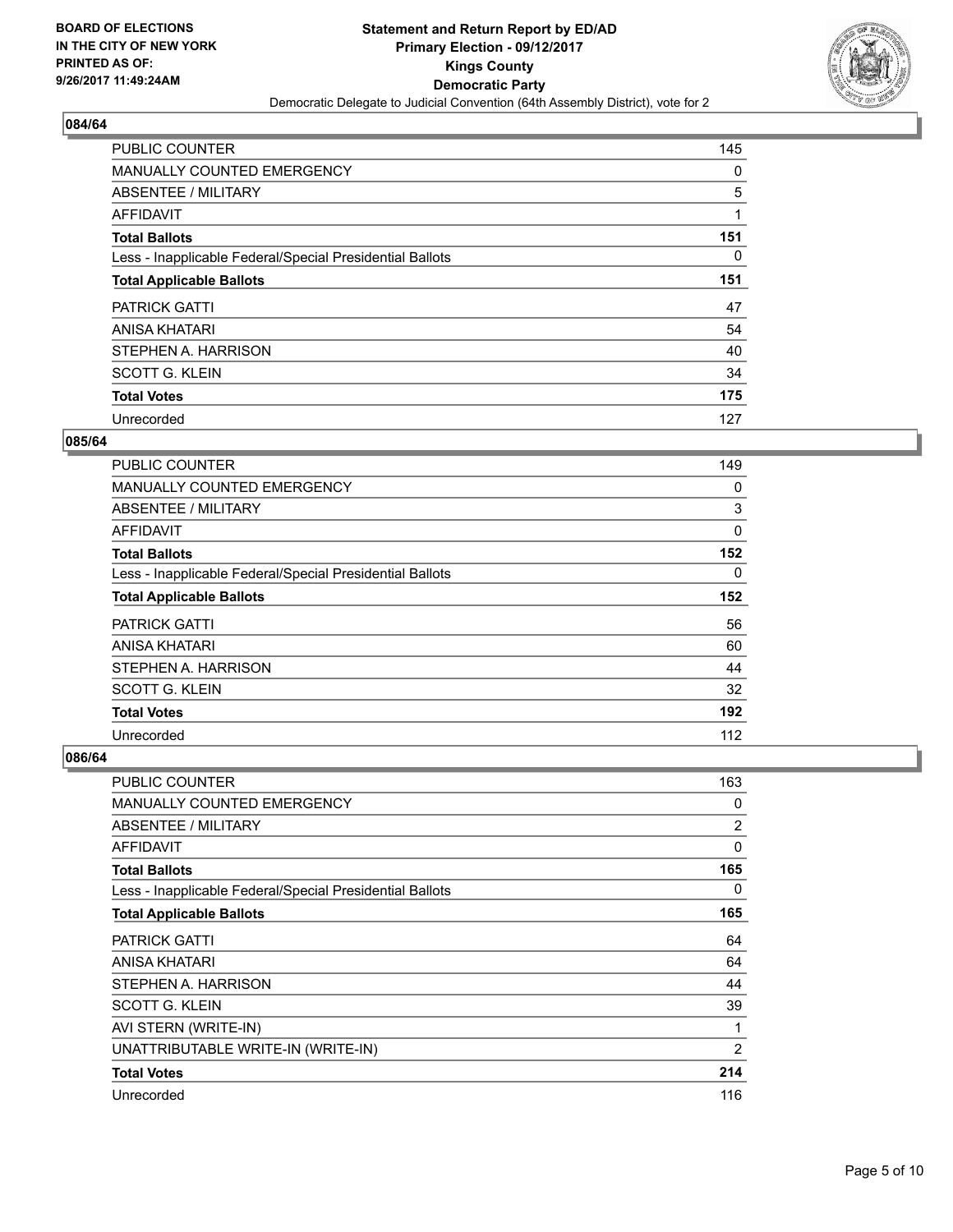

| <b>PUBLIC COUNTER</b>                                    | 122 |
|----------------------------------------------------------|-----|
| <b>MANUALLY COUNTED EMERGENCY</b>                        | 0   |
| ABSENTEE / MILITARY                                      | 3   |
| <b>AFFIDAVIT</b>                                         | 1   |
| <b>Total Ballots</b>                                     | 126 |
| Less - Inapplicable Federal/Special Presidential Ballots | 0   |
| <b>Total Applicable Ballots</b>                          | 126 |
| <b>PATRICK GATTI</b>                                     | 43  |
| ANISA KHATARI                                            | 39  |
| STEPHEN A. HARRISON                                      | 49  |
| <b>SCOTT G. KLEIN</b>                                    | 45  |
| AOIFE BENNETT (WRITE-IN)                                 | 1   |
| JOHN BENNETT (WRITE-IN)                                  | 1   |
| NATHALI ZAMORA (WRITE-IN)                                | 1   |
| NIDAA MAHMOOD (WRITE-IN)                                 | 1   |
| UNATTRIBUTABLE WRITE-IN (WRITE-IN)                       | 1   |
| <b>Total Votes</b>                                       | 181 |
| Unrecorded                                               | 71  |

| <b>PUBLIC COUNTER</b>                                    | 130 |
|----------------------------------------------------------|-----|
| <b>MANUALLY COUNTED EMERGENCY</b>                        | 0   |
| ABSENTEE / MILITARY                                      | 2   |
| AFFIDAVIT                                                | 0   |
| <b>Total Ballots</b>                                     | 132 |
| Less - Inapplicable Federal/Special Presidential Ballots | 0   |
| <b>Total Applicable Ballots</b>                          | 132 |
| <b>PATRICK GATTI</b>                                     | 65  |
| ANISA KHATARI                                            | 61  |
| STEPHEN A. HARRISON                                      | 32  |
| <b>SCOTT G. KLEIN</b>                                    | 24  |
| <b>Total Votes</b>                                       | 182 |
| Unrecorded                                               | 82  |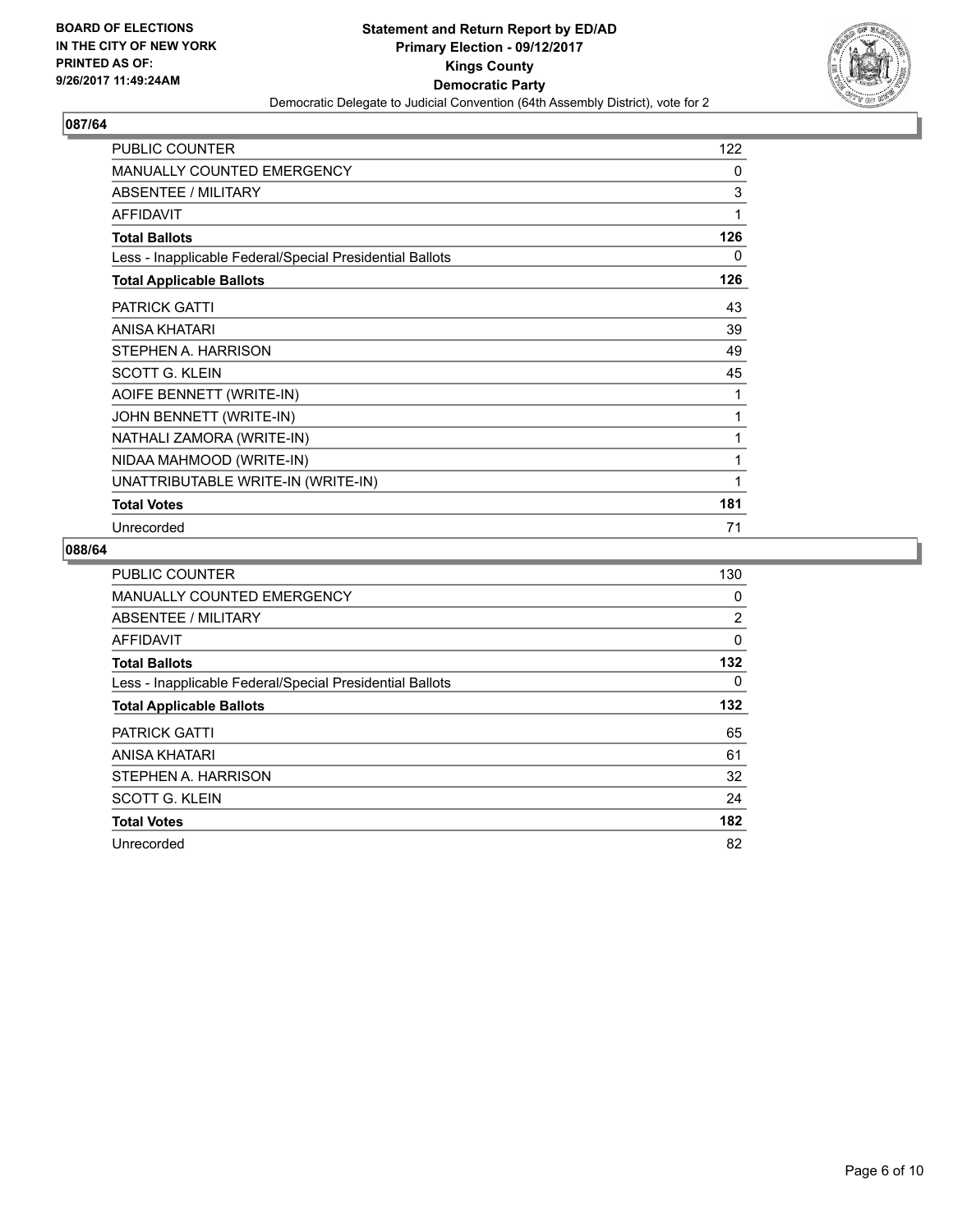

| PUBLIC COUNTER                                           | 102      |
|----------------------------------------------------------|----------|
| <b>MANUALLY COUNTED EMERGENCY</b>                        | 0        |
| ABSENTEE / MILITARY                                      |          |
| AFFIDAVIT                                                |          |
| <b>Total Ballots</b>                                     | 104      |
| Less - Inapplicable Federal/Special Presidential Ballots | $\Omega$ |
| <b>Total Applicable Ballots</b>                          | 104      |
| <b>PATRICK GATTI</b>                                     | 39       |
| ANISA KHATARI                                            | 30       |
| STEPHEN A. HARRISON                                      | 36       |
| <b>SCOTT G. KLEIN</b>                                    | 30       |
| <b>Total Votes</b>                                       | 135      |
| Unrecorded                                               | 73       |

#### **090/64**

| PUBLIC COUNTER                                           | 187      |
|----------------------------------------------------------|----------|
| <b>MANUALLY COUNTED EMERGENCY</b>                        | 0        |
| ABSENTEE / MILITARY                                      | 8        |
| <b>AFFIDAVIT</b>                                         | 0        |
| <b>Total Ballots</b>                                     | 195      |
| Less - Inapplicable Federal/Special Presidential Ballots | $\Omega$ |
| <b>Total Applicable Ballots</b>                          | 195      |
| <b>PATRICK GATTI</b>                                     | 80       |
| ANISA KHATARI                                            | 72       |
| STEPHEN A. HARRISON                                      | 57       |
| <b>SCOTT G. KLEIN</b>                                    | 54       |
| <b>Total Votes</b>                                       | 263      |
| Unrecorded                                               | 127      |

| PUBLIC COUNTER                                           | 50 |
|----------------------------------------------------------|----|
| <b>MANUALLY COUNTED EMERGENCY</b>                        | 0  |
| ABSENTEE / MILITARY                                      | 3  |
| AFFIDAVIT                                                | 0  |
| <b>Total Ballots</b>                                     | 53 |
| Less - Inapplicable Federal/Special Presidential Ballots | 0  |
| <b>Total Applicable Ballots</b>                          | 53 |
| <b>PATRICK GATTI</b>                                     | 23 |
| ANISA KHATARI                                            | 20 |
| STEPHEN A. HARRISON                                      | 22 |
| <b>SCOTT G. KLEIN</b>                                    | 20 |
| <b>Total Votes</b>                                       | 85 |
| Unrecorded                                               | 21 |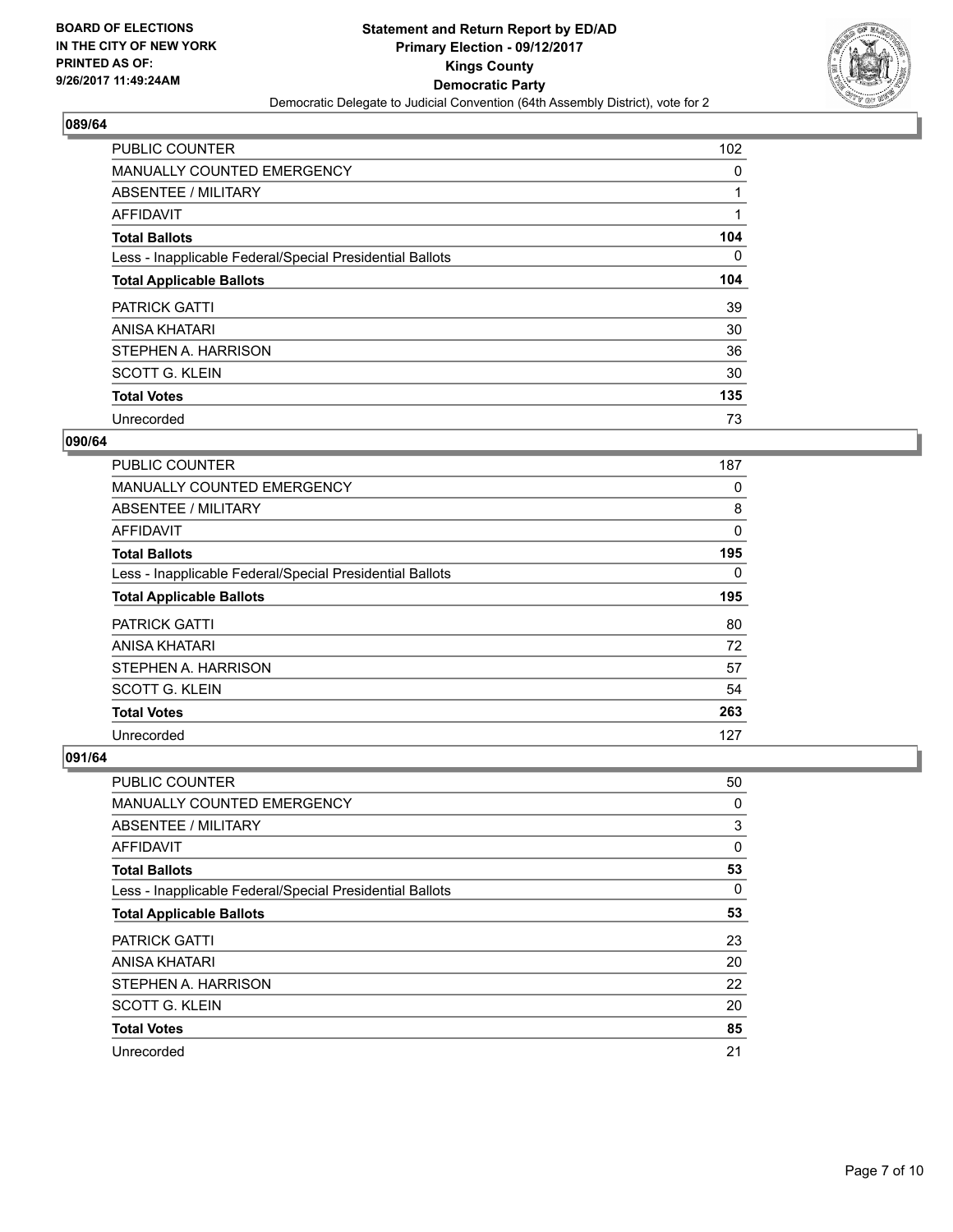

| <b>PUBLIC COUNTER</b>                                    | 116            |
|----------------------------------------------------------|----------------|
| <b>MANUALLY COUNTED EMERGENCY</b>                        | 0              |
| ABSENTEE / MILITARY                                      | 5              |
| AFFIDAVIT                                                | 0              |
| <b>Total Ballots</b>                                     | 121            |
| Less - Inapplicable Federal/Special Presidential Ballots | 0              |
| <b>Total Applicable Ballots</b>                          | 121            |
| <b>PATRICK GATTI</b>                                     | 52             |
| ANISA KHATARI                                            | 52             |
| STEPHEN A. HARRISON                                      | 30             |
| <b>SCOTT G. KLEIN</b>                                    | 27             |
| UNATTRIBUTABLE WRITE-IN (WRITE-IN)                       | $\overline{2}$ |
| <b>Total Votes</b>                                       | 163            |
| Unrecorded                                               | 79             |

#### **093/64**

| PUBLIC COUNTER                                           | 152 |
|----------------------------------------------------------|-----|
| <b>MANUALLY COUNTED EMERGENCY</b>                        | 0   |
| <b>ABSENTEE / MILITARY</b>                               | 5   |
| AFFIDAVIT                                                | 0   |
| <b>Total Ballots</b>                                     | 157 |
| Less - Inapplicable Federal/Special Presidential Ballots | 0   |
| <b>Total Applicable Ballots</b>                          | 157 |
| <b>PATRICK GATTI</b>                                     | 57  |
| ANISA KHATARI                                            | 58  |
| STEPHEN A. HARRISON                                      | 40  |
| <b>SCOTT G. KLEIN</b>                                    | 35  |
| CHRISTOPHER EDWARD SANTANGELO (WRITE-IN)                 | 1   |
| <b>Total Votes</b>                                       | 191 |
| Unrecorded                                               | 123 |

#### **094/64**

| <b>PUBLIC COUNTER</b>                                    | 0           |
|----------------------------------------------------------|-------------|
| <b>MANUALLY COUNTED EMERGENCY</b>                        | 0           |
| ABSENTEE / MILITARY                                      | 0           |
| <b>AFFIDAVIT</b>                                         | 0           |
| <b>Total Ballots</b>                                     | $\mathbf 0$ |
| Less - Inapplicable Federal/Special Presidential Ballots | $\Omega$    |
| <b>Total Applicable Ballots</b>                          | 0           |
| <b>PATRICK GATTI</b>                                     | 0           |
| ANISA KHATARI                                            | 0           |
| STEPHEN A. HARRISON                                      | 0           |
| <b>SCOTT G. KLEIN</b>                                    | 0           |
| <b>Total Votes</b>                                       | 0           |
| 095/64 COMBINED into: 094/64                             |             |

**096/64 COMBINED into: 091/64**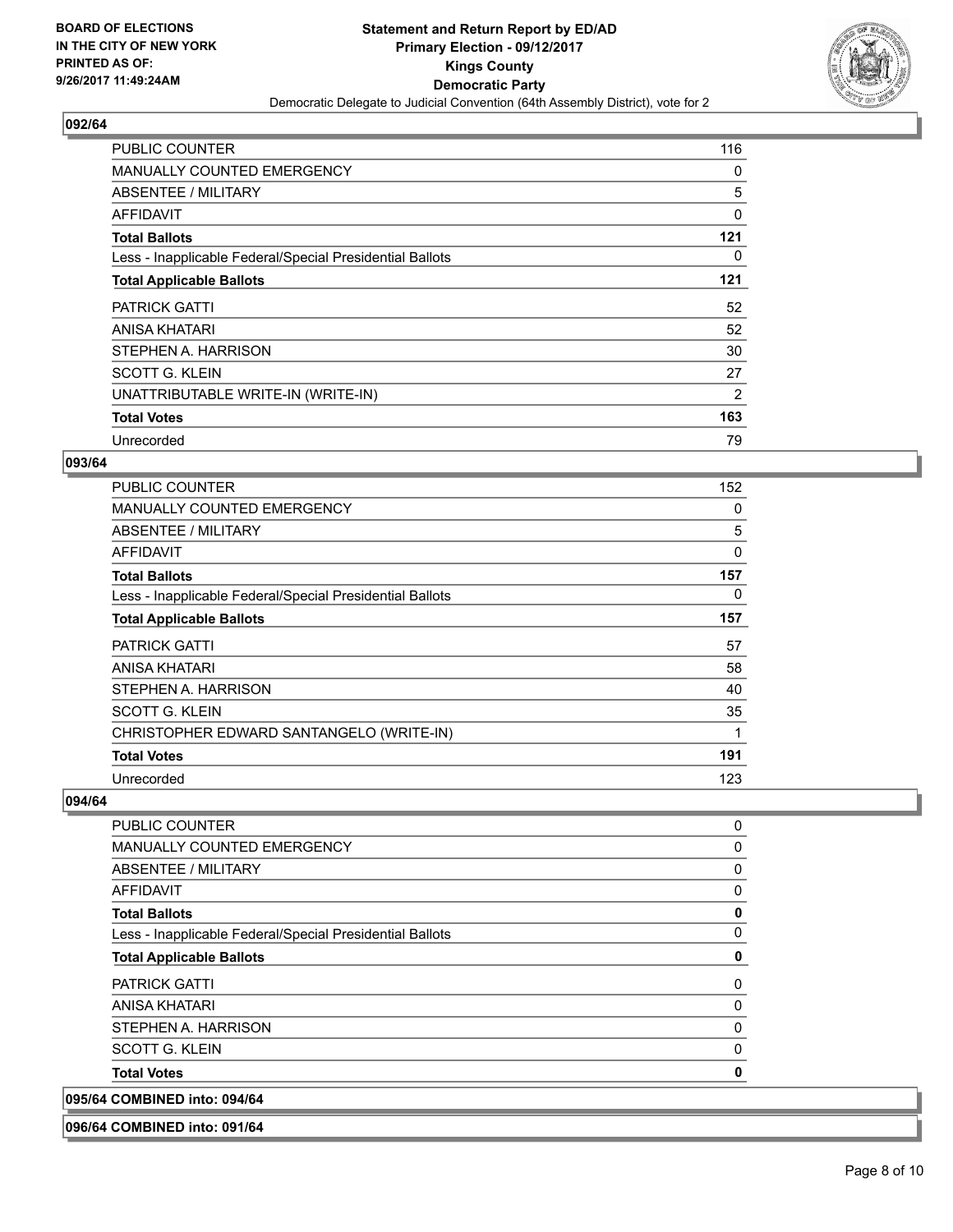

| 098/64 COMBINED into: 091/64                             |   |
|----------------------------------------------------------|---|
| <b>Total Votes</b>                                       | 0 |
| <b>SCOTT G. KLEIN</b>                                    | 0 |
| STEPHEN A. HARRISON                                      | 0 |
| ANISA KHATARI                                            | 0 |
| <b>PATRICK GATTI</b>                                     | 0 |
| <b>Total Applicable Ballots</b>                          | 0 |
| Less - Inapplicable Federal/Special Presidential Ballots | 0 |
| <b>Total Ballots</b>                                     | 0 |
| AFFIDAVIT                                                | 0 |
| ABSENTEE / MILITARY                                      | 0 |
| <b>MANUALLY COUNTED EMERGENCY</b>                        | 0 |
| <b>PUBLIC COUNTER</b>                                    | 0 |